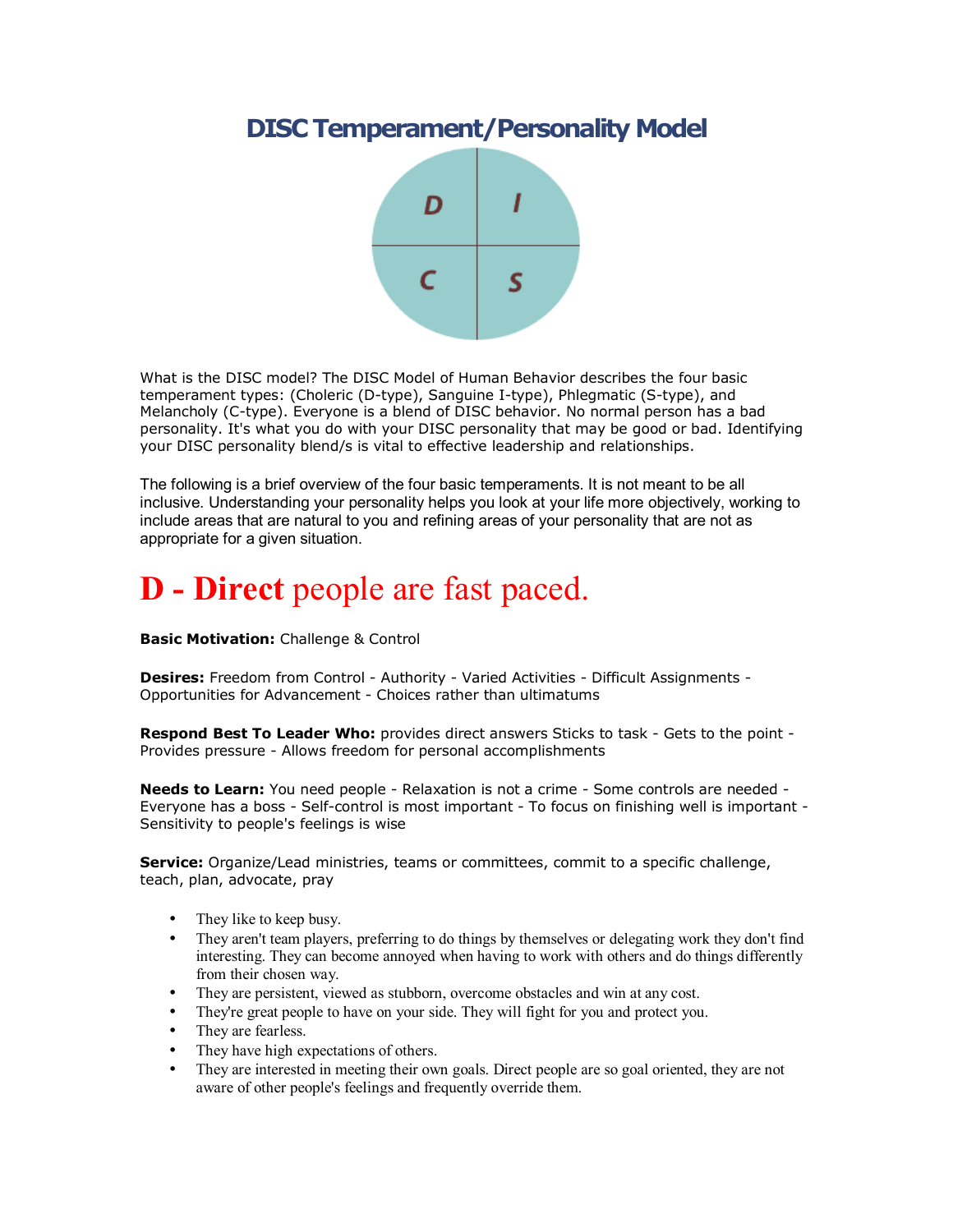- They appear uncaring, however their main concern isn't another person's feelings but getting the job done, meeting the goal.
- They tend to tell people, instead of ask.
- They are forceful, bottom-line people who hate to waste time.
- They want straight talk and direct answers. They want answers to their "WHAT" questions
- Managerial style: authoritarian
- Motivators: tangible goals
- Fears: failure
- Engages by: force of character
- solving problems

### **"D" Behavior / Biblical Example:** Paul

**Biblical Advice:** Be gentle/not bossy (James 3:17); Control feelings/actions (Eph. 4:26); Focus on one thing (Phil. 3:13); Develop a servant's heart (Gal. 5:13)

# **I-Influential** people are fast paced with a lot of energy and usually very busy.

### **Basic Motivation:** Recognition & Approval

**Desires:** Prestige - Friendly relationships - Freedom from details - Opportunities to help others - Opportunities to motivate others - Chance to verbalize ideas

**Respond Best To Leader Who:** Is fair and is also a friend Provides social involvement - Provides recognition of abilities - Offers rewards for risk-taking

**Needs to Learn:** Time must be managed - Deadlines are important - Too much optimism can be dangerous - Being responsible is more important than being popular - Listening better will improve one's influence

**Service:** Public speaker, drama, social committees, greeter, counselor, encourager, lead groups, visitation, information

- They have a network of contacts. They like people and like to talk.
- They are good at promoting ideas and seek to persuade others to agree with them.
- Time gets away from them and everything takes a lower propriety when they're discussing ideas.
- They would never intentionally antagonize anyone. It's important to them that others have a favorable impression of them.
- Never embarrass an "I" Influential person in public. It will devastate them. They're more interested in people than in accomplishing tasks. They thrive in the social scene.
- They can be a poor judge of people because they are so optimistic. They believe everything will be all right and everyone is "such a nice person".
- They tell people, they don't ask. They communicate well and need freedom of expression.
- They may overuse praise. Some people may see it as flattery and feel manipulated.
- They have trouble staying focused. They can become easily distracted.
- They are imaginative. They like what is new and innovative. They tend to think in the future.
- They want answers to their "WHO" questions.
- Generating enthusiasm
- Entertaining people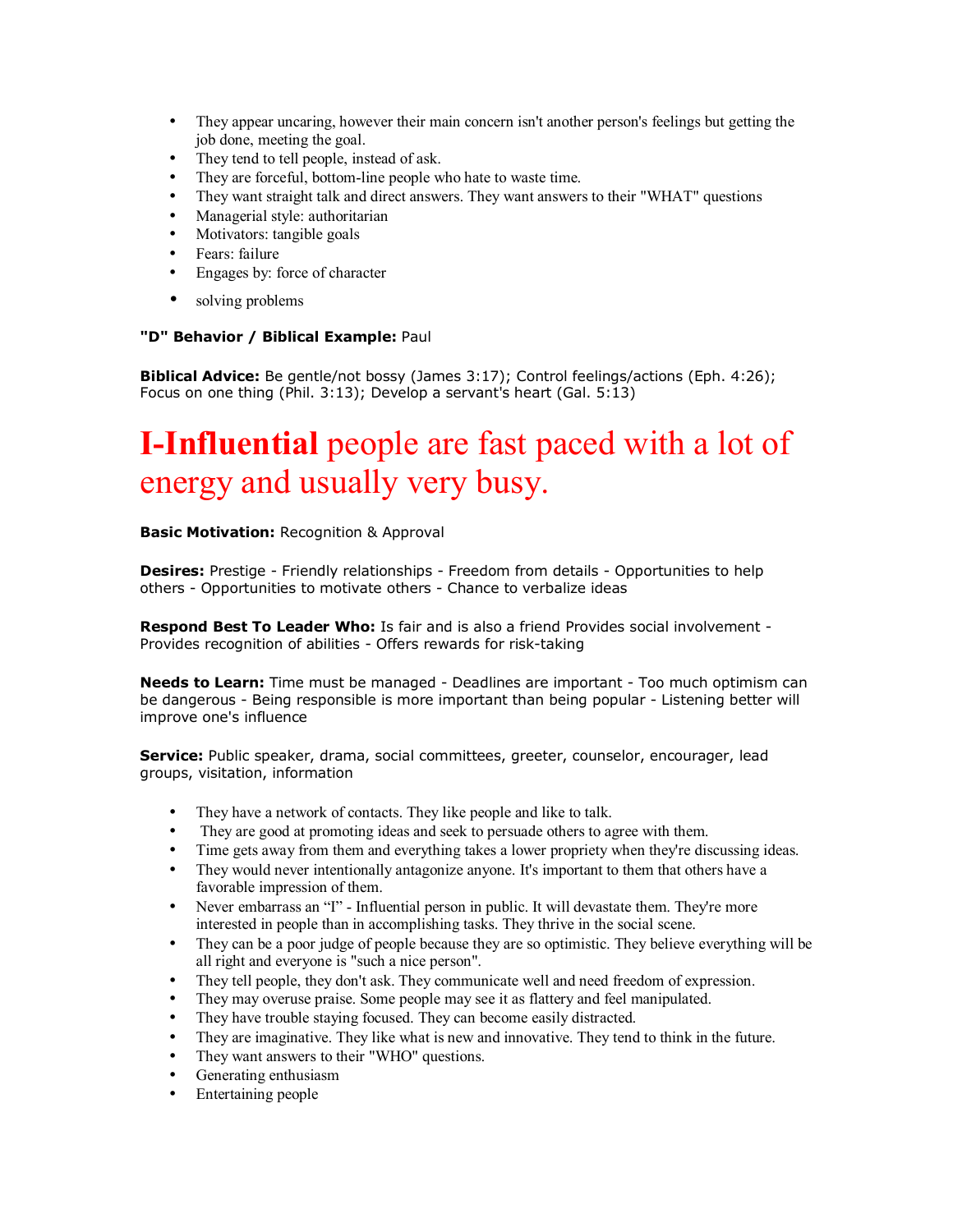- Desiring to help others participating in a group
- High **I** individuals are: influential, friendly, persuasive, communicative, positive
- Focus: people-oriented
- Communication style: sell
- Managerial style: democratic
- Motivators: recognition, social inclusion
- Fears: rejection
- Engages by: personality

### **I" Behavior / Biblical Example:** Peter

**Biblical Advice:** Be humble/Avoid pride (James 3:17); Control your tongue (James 1:19); Be organized (1 Cor 14:40); Be patient (Gal 5:23)

### **S-Steady** people desire to keep their environment from changing.

**Passive/People-oriented** "S" - Steady, Stable, Shy, Security-oriented, Servant, Submissive, Specialist

**Basic Motivation:** Stability & Support

**Desires:** Area of Specialization - Identification with a group Established work patterns - Security of situation - Consistent and familiar environment(s)

**Responds Best To Leader Who:** Is relaxed and friendly - Allows time to adjust to changes - Allows to work at own pace - Gives personal support

**Needs to Learn:** Total support is not always possible - Thorough explanation is not everything - Deadlines must be met - More optimism will lead to greater success

**Service:** On call, visitation, counsel, telephone, encourage, office, records, maintenance, grounds, helps, lead groups

- They have a consistent work performance.
- They accommodate others. They get along well with others because they are flexible in their attitude.
- They may not say anything if they disagree just to keep peace, however they seem to find a way to get what they want.
- They are moderate and controlled.
- They are modest.
- They like to help others, make good counselors and are great listeners. They can speak on an intellectual level and prefer quiet discussions with one or two people.
- They build close relationships with a small group of friends.
- They like to maintain familiar and predictable patterns.
- They are consistent in accomplishing work.
- If they receive appreciation, they maintain a high level of performance.
- They may need help when starting a new project. They like to feel comfortable with anything new before actually starting it. They enjoy something in writing so they can refer to it.
- They ask, they don't tell.
- Demonstrating patience